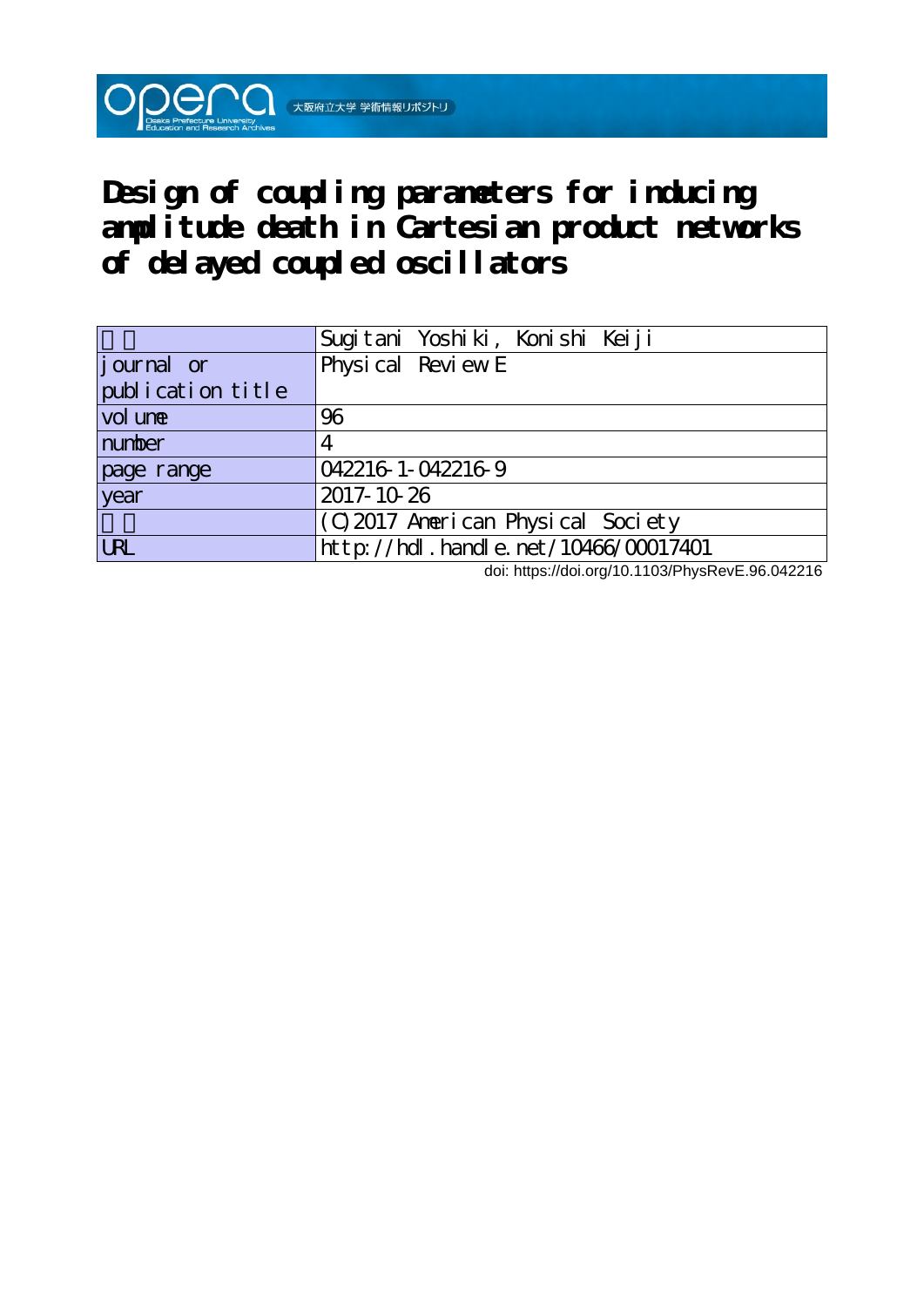# **Design of coupling parameters for inducing amplitude death in Cartesian product networks of delayed coupled oscillators**

Yoshiki Sugitani<sup>1</sup> and Keiji Konishi<sup>2</sup>

<sup>1</sup>*Department of Electrical and Electronic Engineering, Ibaraki University 4-12-1 Nakanarusawa, Hitachi, Ibaraki 316-8511, Japan* <sup>2</sup>*Department of Electrical and Information Systems, Osaka Prefecture University, 1-1 Gakuen-cho, Naka-ku, Sakai, Osaka 599-8531, Japan* (Received 23 June 2017; published 26 October 2017)

The present study investigates amplitude death in Cartesian product networks of two subnetworks, where each subnetwork has a different coupling delay. The property of the Cartesian product helps us to analyze the stability of amplitude death. Our analysis reveals that amplitude death can occur for long coupling delays if there is a suitable difference in the coupling delays in the two subnetworks. Furthermore, based on the edge theorem in robust control theory, we propose two design procedures of coupling parameters for inducing amplitude death in the Cartesian product networks. Our procedures do not require any information of topologies of the subnetworks. The validity of these procedures is numerically confirmed.

DOI: [10.1103/PhysRevE.96.042216](https://doi.org/10.1103/PhysRevE.96.042216)

#### **I. INTRODUCTION**

Nonlinear phenomena in coupled oscillators are an active field of research [\[1,2\]](#page-8-0). A diffusive-coupling-induced stabilization of unstable equilibrium points is called amplitude death [\[3,4\]](#page-8-0). It has been proved that amplitude death never occurs in coupled identical oscillators [\[5–7\]](#page-8-0). However, Reddy *et al.* revealed that the diffusive time-delayed coupling causes amplitude death even in coupled identical oscillators [\[8,9\]](#page-8-0). Amplitude death by delayed coupling has attracted much attention in nonlinear science [\[10\]](#page-8-0). Various types of delayed couplings, which can induce amplitude death, have been reported, including distributed-delayed coupling [\[11–](#page-8-0) [13\]](#page-8-0), multiple-delayed coupling [\[14\]](#page-8-0), time-varying delayed coupling [\[15–17\]](#page-8-0), integrated delayed coupling [\[18\]](#page-8-0), delayed multicomponent coupling [\[19\]](#page-8-0), digital delayed coupling [\[20\]](#page-8-0), mixed time-delayed coupling [\[21](#page-8-0)[,22\]](#page-9-0), and delayed mean-field coupling [\[23\]](#page-9-0). Furthermore, amplitude death induced by delay couplings is expected to be used for suppression of undesired oscillations in engineering systems, for instance coupled thermoacoustic systems  $[22]$  and dc micro grids  $[24]$ .

Most previous studies on amplitude death assume that all coupling delays in coupled oscillators are identical in order to simplify the stability analysis. However, in realworld networks, such as neural networks [\[25\]](#page-9-0), the coupling delays are often not identical due to physical constraints (e.g., different distances and propagation speeds of signals). For nonidentical coupling delays, the stability analysis of amplitude death is difficult, since the characteristic equation governing the stability cannot be simplified. Thus, for such a case, the stability of amplitude death must be estimated through numerical calculations [\[26\]](#page-9-0). To the best of our knowledge, there has been no analytical investigation of amplitude death induced by the nonidentical coupling delays.

The Cartesian product is one of the basic operations of graph theory [\[27\]](#page-9-0). This product allows us to make Cartesian product networks of two subnetworks [see Fig.  $1(a)$ ]. Various network topologies are made by the Cartesian product, for instance mesh graphs, cubic graphs, and hypercubic graphs. In Cartesian product networks, the Laplacian or adjacency matrices are easily diagonalized, and their eigenvalues are given by the sum of those of the two subnetworks. Based on

the above property, Atay and Bıyıkoglu investigated complete ˘ synchronization in Cartesian product networks of diffusively coupled oscillators [\[28\]](#page-9-0). Asllani *et al.*studied Turing instability for a reaction-diffusion system defined on Cartesian product networks [\[29\]](#page-9-0), and complete or partial synchronization in Cartesian product networks of delayed coupled oscillators has also been investigated [\[30,31\]](#page-9-0).

As the first step in investigating amplitude death in networks with nonidentical coupling delays, the present study considers networks with two different coupling delays. In particular, we focus on Cartesian product networks of two subnetworks that have different coupling delays [see Fig.  $1(a)$ ]. We clarify the influence of these two coupling delays and topologies of the subnetworks on the stability of amplitude death. Recently, from an engineering viewpoint, design procedures for achieving desired dynamics in oscillator networks have attracted attention  $[32-35]$ . Hence, we propose two design procedures of coupling parameters (i.e., the coupling strength and coupling delays) for inducing amplitude death in the Cartesian product networks on the basis of the robust control theory. The design procedures do not require any information on the topologies of the subnetworks. The validity of the procedures is confirmed through numerical simulations. The present study is a substantially extended version of our conference paper [\[36\]](#page-9-0).

The following notation is used throughout the present study.  $\mathcal{G} = (\mathcal{V}, \mathcal{E})$  is a graph consisting of a set of nodes  $\mathcal{V}$  and edges  $\mathcal{E}$ . Conversely,  $\mathcal{V}(\mathcal{G})$  and  $\mathcal{E}(\mathcal{G})$  represent the sets of nodes and edges, respectively, of the graph  $G$ .  $A_G$  is the adjacency matrix of graph G. If the *i*th and *l*th nodes are connected by an edge, then  ${A_g}_{il} = {A_g}_{li} = 1$ ; otherwise,  ${A_g}_{il} = {A_g}_{li} = 0$ . *I<sub>N</sub>* denotes the  $N \times N$  unit matrix. The symbol ⊗ denotes the Kronecker product. The imaginary unit is defined as  $j := \sqrt{-1}$ .

# **II. CARTESIAN PRODUCT NETWORK OF DELAYED COUPLED OSCILLATORS**

This section explains Cartesian product networks of delayed coupled oscillators. The Cartesian product is described mathematically on the basis of graph theory. The dynamics of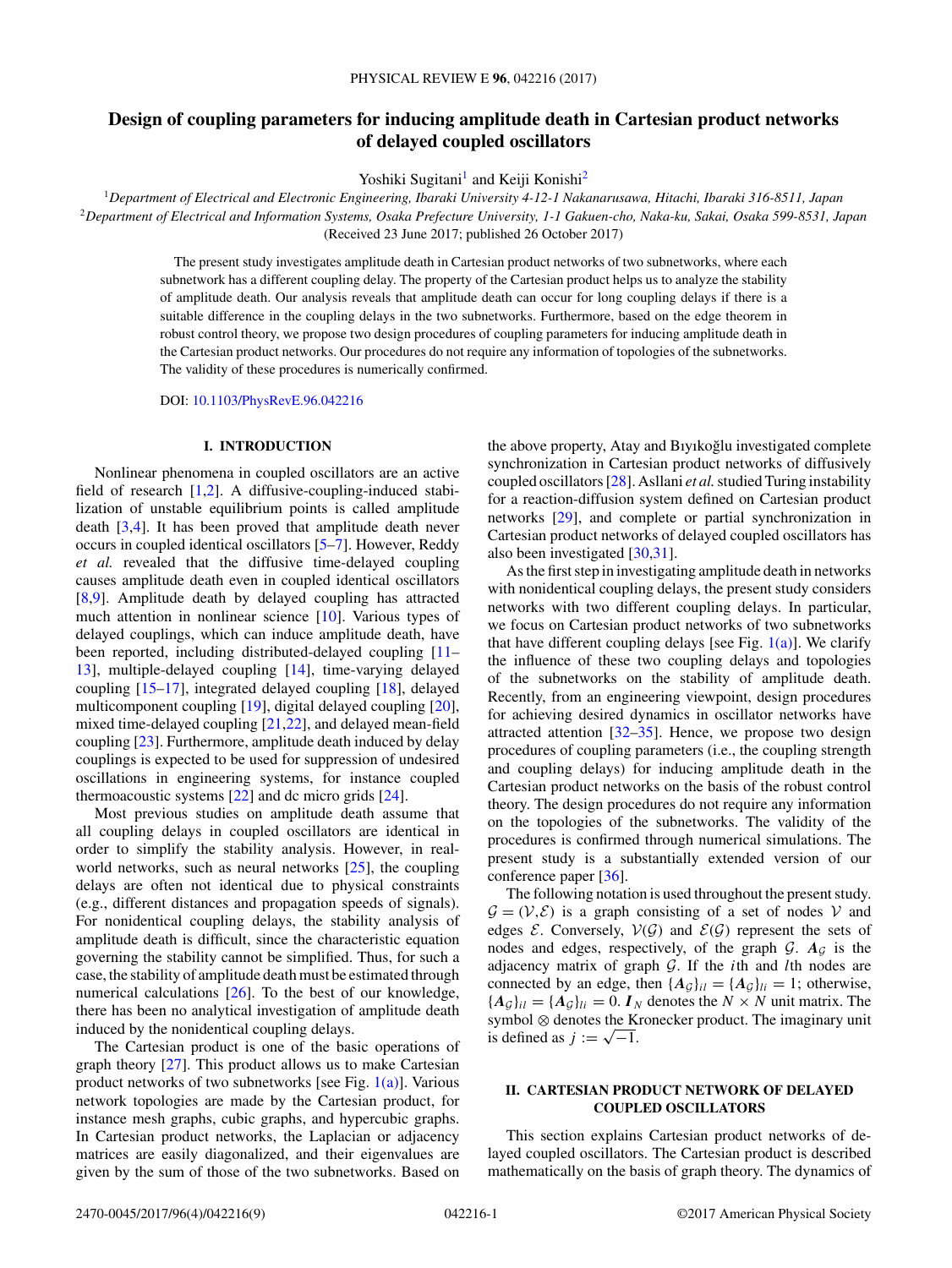<span id="page-2-0"></span>

FIG. 1. Examples of Cartesian product networks  $\mathcal{G}_1 \square \mathcal{G}_2$  of delayed coupled oscillators. The networks consist of two subnetworks  $\mathcal{G}_1$  and  $\mathcal{G}_2$ . Subnetworks  $\mathcal{G}_1$  and  $\mathcal{G}_2$ , respectively, include the coupling delays  $\tau_1$  and  $\tau_2$ , which are indicated by black and red (gray) frame squares for (a) and by black and red (gray) lines for (b)–(d). (a)  $\mathcal{G}_1$ :  $m = 3$  path graph,  $\mathcal{G}_2$ :  $n = 3$  ring graph. (b)  $\mathcal{G}_1$ :  $m = 3$  path graph,  $G_2$ :  $n = 2$  path graph. (c)  $G_1$ :  $m = 3$  ring graph,  $G_2$ :  $n = 3$  ring graph. (d)  $\mathcal{G}_1$ : *m* = 3 path graph,  $\mathcal{G}_2$ : *n* = 50 complete graph.

the delayed coupled oscillators on Cartesian product networks is provided.

Let  $V_1 = \{x_1, ..., x_m\}$  and  $V_2 = \{y_1, ..., y_n\}$  be the node sets of graphs  $G_1 = (\mathcal{V}_1, \mathcal{E}_1)$  and  $G_2 = (\mathcal{V}_2, \mathcal{E}_2)$ , respectively, where *m* and *n* are the numbers of nodes of  $G_1$  and  $\mathcal{G}_2$ . The Cartesian product network  $\mathcal{G}_1 \square \mathcal{G}_2$  of two subnetworks  $G_1$  and  $G_2$  is a graph for which the node set  $V(G_1 \square G_2)$  is given by the Cartesian product  $V_1 \times V_2$ , that is,  $\{(x_1, y_1), (x_1, y_2), \ldots, (x_m, y_n)\}$  [\[27\]](#page-9-0). An example of the

Cartesian product network is illustrated in Fig.  $1(a)$ , where the edges of the subnetworks  $G_1$  and  $G_2$  are indicated in black and red (gray), respectively. If two nodes  $(x_p, y_q)$  and  $(x_{p'}, y_{q'})$ , where  $p, p' \in \{1, \ldots, m\}$  and  $q, q' \in \{1, \ldots, n\}$ , in  $\mathcal{G}_1 \square \mathcal{G}_2$  are adjacent, then we have  $y_q = y_{q'}$  and  $x_p x_{p'} \in \mathcal{E}(\mathcal{G}_1)$ or if  $x_p = x_{p'}$  and  $y_q y_{q'} \in \mathcal{E}(\mathcal{G}_2)$ . For instance, as illustrated in Fig.  $1(a)$ , node  $(x_1, y_1)$  is adjacent to  $(x_1, y_2)$  but is not adjacent to  $(x_2, y_2)$ . The adjacency matrix of the network  $\mathcal{G}_1 \square \mathcal{G}_2$  is given by

$$
A_{\mathcal{G}_1 \square \mathcal{G}_2} = A_{\mathcal{G}_1} \otimes I_n + I_m \otimes A_{\mathcal{G}_2}, \qquad (1)
$$

where  $A_{\mathcal{G}_1} \in \mathbb{R}^{m \times m}$  and  $A_{\mathcal{G}_2} \in \mathbb{R}^{n \times n}$ . The first (second) term of the right-hand side of Eq. (1) represents  $\mathcal{G}_1$  ( $\mathcal{G}_2$ ) in  $\mathcal{G}_1 \square \mathcal{G}_2$ whose edges are illustrated by black (red) lines in Fig. 1(a).

The present study considers the Cartesian product network of delayed-coupled oscillators

$$
\dot{Z}_i(t) = [\mu + j\omega - |Z_i(t)|^2]Z_i(t) \n+ u_i^{(1)}(t) + u_i^{(2)}(t) \quad (i = 1, ..., mn),
$$
\n(2)

where  $Z_i(t) \in \mathbb{C}$  is the state variable of the *i*th oscillator, and  $\mu > 0$  and  $\omega > 0$  denote the instability and the natural frequency, respectively, of the equilibrium point  $Z_i^* = 0$ . Each oscillator receives the two signals  $u_i^{(1)}(t)$  and  $u_i^{(2)}(t)$  from subnetworks  $\mathcal{G}_1$  and  $\mathcal{G}_2$ , which are given by

$$
u_i^{(1)}(t) = k \left\{ \frac{1}{d_i^{(1)}} \left( \sum_{l=1}^{mn} c_{i,l}^{(1)} Z_l(t - \tau_1) \right) - Z_i(t) \right\},
$$
  

$$
u_i^{(2)}(t) = k \left\{ \frac{1}{d_i^{(2)}} \left( \sum_{l=1}^{mn} c_{i,l}^{(2)} Z_l(t - \tau_2) \right) - Z_i(t) \right\},
$$
  
(3)

where  $k \in \mathbb{R}$  denotes the coupling strength, and  $\tau_1 \geq 0$  and  $\tau_2 \geq 0$  are the coupling delays in the subnetworks  $\mathcal{G}_1$  and  $\mathcal{G}_2$ , respectively [see Fig. 1(a)].  $c_{i,l}^{(1)}$  and  $c_{i,l}^{(2)}$  represent the  $(i,l)$ elements of the adjacency matrices of  $A_{\mathcal{G}_1} \otimes I_n$  and  $I_m \otimes A_{\mathcal{G}_2}$ in Eq. (1), respectively: if the *i*th and the *l*th oscillators are coupled in the subnetwork  $G_1(G_2)$ , then  $c_{i,l}^{(1)} = c_{l,i}^{(1)} = 1$  ( $c_{i,l}^{(2)} =$  $c^{(2)}_{l,i} = 1$ ), otherwise  $c^{(1)}_{i,l} = c^{(1)}_{l,i} = 0$  ( $c^{(2)}_{i,l} = c^{(2)}_{l,i} = 0$ ). Here,  $d_i^{(1),(2)} := \sum_{l=1}^{mn} c_{i,l}^{(1),(2)}$  are the degrees of the *i*th oscillator in subnetworks  $G_{1,2}$ . Coupled oscillators (2) and (3) have a homogeneous steady state,

$$
[Z_1^*, \ldots, Z_{mn}^*]^T = [0, \ldots, 0]^T.
$$
 (4)

If steady state (4) is stable, amplitude death can occur.

Our motivation is to clarify the influence of the two coupling delays and the topologies of subnetworks on the stability of the steady state (4) (i.e., the local stability of amplitude death).

# **III. STABILITY ANALYSIS**

This section investigates the local stability of steady state  $(4)$ . Linearizing coupled oscillators  $(2)$  and  $(3)$  at state  $(4)$ , we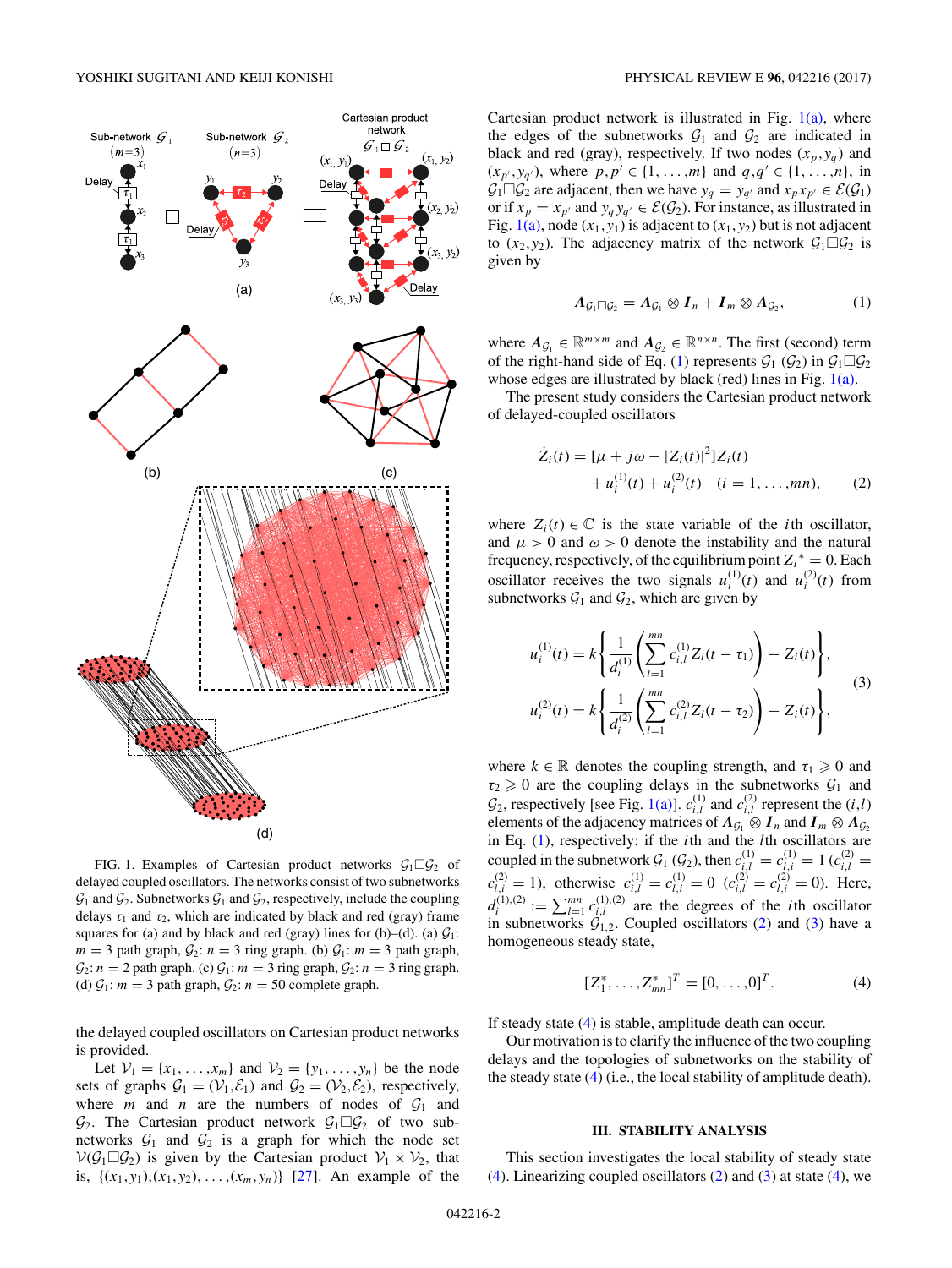<span id="page-3-0"></span>obtain the linearized equation

$$
\dot{z}_i(t) = (\mu + j\omega - 2k)z_i(t) \n+ \frac{k}{d_i^{(1)}} \sum_{l=1}^{mn} c_{i,l}^{(1)} z_l(t - \tau_1) + \frac{k}{d_i^{(2)}} \sum_{l=1}^{mn} c_{i,l}^{(2)} z_l(t - \tau_2),
$$
\n(5)

where  $z_i(t) := Z_i(t) - Z_i^*$  is a perturbation from the equilibrium point. Equation  $(5)$  can be rewritten as

$$
\dot{X}(t) = (\mu + j\omega - 2k)X(t) + k(E_1 \otimes I_n)X(t - \tau_1)
$$
  
+  $k(I_m \otimes E_2)X(t - \tau_2)$ , (6)

where  $X(t) := [z_1(t), \dots, z_{mn}(t)]^T$ . Matrices  $E_1 := D_{\mathcal{G}_1}^{-1} A_{\mathcal{G}_1}$ and  $E_2 := D_{\mathcal{G}_2}^{-1} A_{\mathcal{G}_2}$  are the normalized adjacency matrices of the subnetworks, where  $D_{\mathcal{G}_1} \in \mathbb{R}^{m \times m}$  and  $D_{\mathcal{G}_2} \in \mathbb{R}^{n \times n}$  are the degree matrices of  $\mathcal{G}_1$  and  $\mathcal{G}_2$ , respectively.

The stability of linear system (6) is governed by the characteristic function,

$$
G(s) = det[(s - \mu - j\omega + 2k)I_{mn} - k\{(E_1 \otimes I_n)e^{-s\tau_1} + (I_m \otimes E_2)e^{-s\tau_2}\}].
$$
 (7)

Here, matrices  $E_1$  and  $E_2$  are similar to real symmetric matrices [\[37\]](#page-9-0). Thus, by transformation matrices  $T_1$  and  $T_2$ , matrices  $E_1$  and  $E_2$  are diagonalized as follows:

$$
T_1^{-1}E_1T_1 = \text{diag}(\rho_1,\ldots,\rho_m),
$$
  

$$
T_2^{-1}E_2T_2 = \text{diag}(\sigma_1,\ldots,\sigma_n),
$$

where  $\rho_1, \ldots, \rho_m \in \mathbb{R}$  and  $\sigma_1, \ldots, \sigma_n \in \mathbb{R}$  are the eigenvalues of  $E_1$  and  $E_2$ , respectively. This diagonalization allows us to rewrite Eq. (7) as

$$
G(s) = \det[(\boldsymbol{T}_1^{-1} \otimes \boldsymbol{T}_2^{-1})[(s - \mu - j\omega + 2k)\boldsymbol{I}_{mn} - k\{(\boldsymbol{E}_1 \otimes \boldsymbol{I}_n)e^{-s\tau_1} + (\boldsymbol{I}_m \otimes \boldsymbol{E}_2)e^{-s\tau_2}\}](\boldsymbol{T}_1 \otimes \boldsymbol{T}_2)]
$$
  
= det[(s - \mu - j\omega + 2k)\boldsymbol{I}\_{mn}   
- k\{[\mathrm{diag}(\rho\_1, \ldots, \rho\_m) \otimes \boldsymbol{I}\_n]e^{-s\tau\_1}   
+ [\boldsymbol{I}\_m \otimes \mathrm{diag}(\sigma\_1, \ldots, \sigma\_n)]e^{-s\tau\_2} \}].

Thus, Eq. (7) can be separated into *mn* modes,

$$
G(s) = \prod_{p=1}^m \left\{ \prod_{q=1}^n g(s, \rho_p, \sigma_q) \right\},\,
$$

where

$$
g(s, \rho, \sigma) := s - \mu - j\omega + 2k - k(\rho e^{-s\tau_1} + \sigma e^{-s\tau_2}).
$$
 (8)

We see that steady state [\(4\)](#page-2-0) is stable if and only if all the *mn* modes of  $g(s, \rho, \sigma)$  are stable. In the following, we investigate the stability of the characteristic function  $(8)$ .

Note that the stability is changed when at least one root of  $g(s, \rho, \sigma) = 0$  crosses the imaginary axis in the complex plane. The root on the imaginary axis is a pure imaginary number. Substituting  $s = j\lambda$  ( $\lambda \in \mathbb{R}$ ) into  $g(s, \rho, \sigma) = 0$  yields its real and imaginary parts,

$$
-\mu + 2k - k\rho \cos(\lambda \tau_1) - k\sigma \cos(\lambda \tau_2) = 0,
$$
  

$$
\lambda - \omega + k\rho \sin(\lambda \tau_1) + k\sigma \sin(\lambda \tau_2) = 0.
$$
 (9)

From Eq. (9), the marginal stability curve and stability region are derived by the following procedure. First, by solving Eq. (9) in terms of  $\tau_{1,2}$  using a numerical approach such as the Newton-Raphson method, we can derive the marginal stability curves on the coupling delays space  $(\tau_1, \tau_2)$  [\[14\]](#page-8-0). Second, by checking the direction of the root crossing the imaginary axis, we can estimate the stability region. The direction is decided by the sign of the following equation:

$$
\operatorname{Re}\left[\frac{ds}{d\tau_2}\right]_{s=j\lambda} = \operatorname{Re}\left[-\frac{j\lambda k\sigma e^{-j\lambda\tau_2}}{1 + k\left(\rho\tau_1 e^{-j\lambda\tau_1} + \sigma\tau_2 e^{-j\lambda\tau_2}\right)}\right].\tag{10}
$$

A positive (negative) sign in Eq. (10) indicates that the root crosses the imaginary axis from left to right (right to left) with increasing *τ*<sub>2</sub>.

### **IV. STABILITY REGION**

To examine the influence of the two coupling delays (i.e.,  $\tau_1, \tau_2$ ) and the topologies of subnetworks (i.e.,  $\rho_p, \sigma_q$ ) on the stability of amplitude death, this section derives the stability curve and region based on the procedure explained in the previous section. The parameters of the oscillators are fixed at

$$
\mu = 0.5, \quad \omega = 2\pi. \tag{11}
$$

The coupling strength is set to  $k = 3\mu = 1.5$ . Figures [2\(a\)–](#page-4-0)  $2(d)$  show the stability curves and regions in space  $(\tau_1, \tau_2)$ for the four different Cartesian product networks illustrated in Figs. [1\(a\)–1\(d\),](#page-2-0) respectively: (a)  $G_1$ :  $m = 3$  path graph ( $\rho_1 =$  $1, \rho_2 = 0, \rho_3 = -1$ ,  $\mathcal{G}_2$ :  $n = 3$  ring graph  $(\sigma_1 = 1, \sigma_{2,3} =$  $-0.5$ ; (b)  $\mathcal{G}_1$ :  $m = 3$  path graph,  $\mathcal{G}_2$ :  $n = 2$  path graph  $(\sigma_1 = 1, \sigma_2 = -1)$ ; (c)  $\mathcal{G}_1$ :  $m = 3$  ring graph,  $\mathcal{G}_2$ :  $n = 3$  ring graph; and (d)  $G_1$ :  $m = 3$  path graph,  $G_2$ :  $n = 50$  complete graph ( $\sigma_1 = 1, \sigma_{2,\dots,50} = -1/49$ ). The thin and bold curves represent the stability boundaries. If a parameter set  $(\tau_1, \tau_2)$ crosses the bold (thin) curve with an increase in  $\tau_2$ , at least one root of  $g(s, \rho, \sigma) = 0$  crosses the imaginary axis from right to left (left to right). The gray areas denote the stability region of amplitude death, where all roots of  $g(s, \rho, \sigma) = 0$  remain in the open left-half plane.

We can see that the stability region depends heavily on the network topology of the subnetworks. For instance, Fig. [2\(b\)](#page-4-0) has a narrow region, whereas Fig. [2\(c\)](#page-4-0) has a wide region. Furthermore, the long coupling delays of the two subnetworks cannot induce amplitude death if the delays are the same (i.e.,  $\tau_1 = \tau_2$ ) [\[8\]](#page-8-0). For example, the parameter set  $(\tau_1, \tau_2)$  = (1*.*25*,*1*.*25), both of whose elements are somewhat longer than the period of the oscillator  $T = 2\pi/\omega = 1.0$ , is out of the stability region in all Figs.  $2(a)-2(d)$  (see the black cross symbols in Fig. [2\)](#page-4-0). In contrast, for different coupling delays (i.e.,  $\tau_1 \neq \tau_2$ ), we can induce amplitude death even for long coupling delays (see the white dotted lines in Fig. [2\)](#page-4-0). Note that these white dotted lines are commonly observed in Fig. [2](#page-4-0) regardless of the different topologies of the subnetworks.

In the next section, we will theoretically prove that these white dotted lines exist independently of the topologies of the subnetworks. Furthermore, based on the above fact, two design procedures of the coupling parameters (i.e., the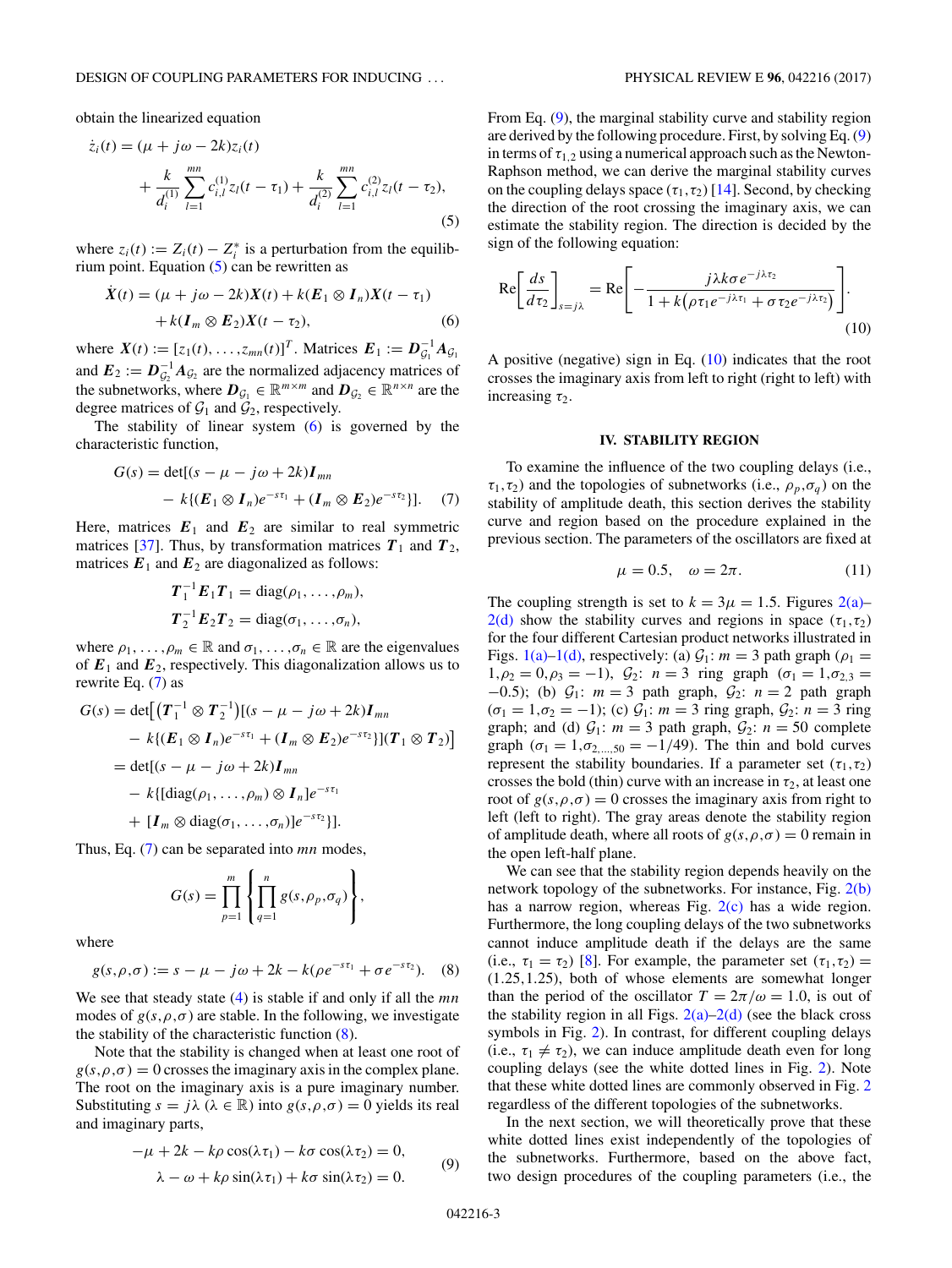<span id="page-4-0"></span>

FIG. 2. Stability curves and regions (gray areas) on the coupling delays space  $(\tau_1, \tau_2)$  for the four Cartesian product networks  $\mathcal{G}_1 \square \mathcal{G}_2$ illustrated in Fig. [1:](#page-2-0) (a)  $G_1$ :  $m = 3$  path graph,  $G_2$ :  $n = 3$  ring graph; (b)  $G_1: m = 3$  path graph,  $G_2: n = 2$  path graph; (c)  $G_1: m = 3$  ring graph,  $G_2$ :  $n = 3$  ring graph; and (d)  $G_1$ :  $m = 3$  path graph,  $G_2$ :  $n = 50$  complete graph. The parameters of the oscillators are fixed at ( $\mu, \omega$ ) = (0.5,2 $\pi$ ). The coupling strength is set to  $k = 3\mu = 1.5$ . The black cross symbol at  $(\tau_1, \tau_2) = (1.25, 1.25)$  represents the point where the two coupling delays in two subnetworks are somewhat longer than the period of the oscillator  $T = 2\pi/\omega = 1.0$ . The vertical and diagonal white dotted lines through the white cross symbol [i.e.,  $(\tau_1, \tau_2) = (0.25, 0)$ ] are  $\tau_1 = 0.25$  and  $\tau_2 = \tau_1 - 0.25$ , respectively.

coupling delays  $\tau_1, \tau_2$  and the coupling strength *k*) for inducing amplitude death will be provided.

## **V. DESIGN PROCEDURE**

The previous section shows that the stability region depends heavily on the network topology of the subnetworks. Thus, in order to induce amplitude death, we have to know the topology in advance. However, it would be difficult to obtain the network topology in detail for a large-scale network. This section proposes topology-free design procedures of coupling parameters  $(k, \tau_1, \tau_2)$  for inducing amplitude death.

Now, we consider the coupling parameters  $(k, \tau_1, \tau_2)$ , which induce steady state [\(4\)](#page-2-0) to be stable for an arbitrary topology of the subnetworks. Here,  $\rho$  and  $\sigma$  in Eq. [\(8\)](#page-3-0) are the parameters depending on the topology of the subnetworks. It is known that these two values always satisfy  $\rho \in [-1,1]$  and  $\sigma \in [-1,1]$ for any network topologies<sup>1</sup> [\[38\]](#page-9-0). Hence, steady state [\(4\)](#page-2-0) is stable independent of the topologies of the subnetworks if



FIG. 3. Convex family  $\Omega$  in the ( $\sigma$ , $\rho$ ) space (gray region). Edges *E<sub>γ,η</sub>* with vertices  $g_{\gamma}(s)$  and  $g_{\eta}(s)$  envelopes Ω. Red (gray) cross symbols indicate eigenvalues ( $\sigma_p$ , $\rho_q$ ) for the network illustrated in Fig. [1\(d\).](#page-2-0)

characteristic function [\(8\)](#page-3-0) is stable for any  $\rho \in [-1,1]$  and  $\sigma \in [-1,1]$ . However, it is difficult to check the stability of Eq. [\(8\)](#page-3-0) for all  $ρ$  and  $σ$ .

Robust control theory helps us to address this difficulty in stability analysis. Since  $\rho$  and  $\sigma$  have upper and lower limits, Eq. [\(8\)](#page-3-0) can be expressed as the elements of the convex family (see Fig. 3):

$$
\Omega := \{ g(s, \rho, \sigma) \mid \rho \in [-1, 1], \sigma \in [-1, 1] \}
$$
  
= conv{g<sub>1</sub>(s), g<sub>2</sub>(s), g<sub>3</sub>(s), g<sub>4</sub>(s)}, (12)

where the four vertices of  $\Omega$  are given by

$$
g_1(s) := g(s, 1, 1), \quad g_2(s) := g(s, -1, 1),
$$
  
 $g_3(s) := g(s, -1, -1), \quad g_4(s) := g(s, 1, -1).$ 

The edge theorem [\[39,40\]](#page-9-0) in robust control theory guarantees that  $\Omega$  is stable if and only if all the edges,

$$
E_{\gamma,\eta} := (1 - \alpha)g_{\gamma}(s) + \alpha g_{\eta}(s), \ \alpha \in [0,1], \qquad (13)
$$

with  $(\gamma, \eta) \in \{(1, 2), (2, 3), (3, 4), (4, 1)\}$  enveloping  $\Omega$ , are stable (see Fig. 3). In other words, in order to guarantee the stability of steady state [\(4\)](#page-2-0) for any topologies of the subnetworks, we only have to check the stability of these four edges.

The present study proposes two design procedures based on the edge theorem. In preparation for these procedures, we present the following topology-free lemma:

*Lemma 1.* Assume that the parameters of the oscillators satisfy

$$
\omega \geqslant 2\pi\mu. \tag{14}
$$

Steady state [\(4\)](#page-2-0) is stable for any number of oscillators *m,n* and any topologies of the subnetworks  $E_1$  and  $E_2$  if the coupling

<sup>&</sup>lt;sup>1</sup>For example, the eigenvalues set ( $\rho_p$ , $\sigma_q$ ) for the network illustrated in Fig.  $1(d)$  is plotted as the red (gray) cross symbols in space ( $\rho, \sigma$ ) in Fig. 3.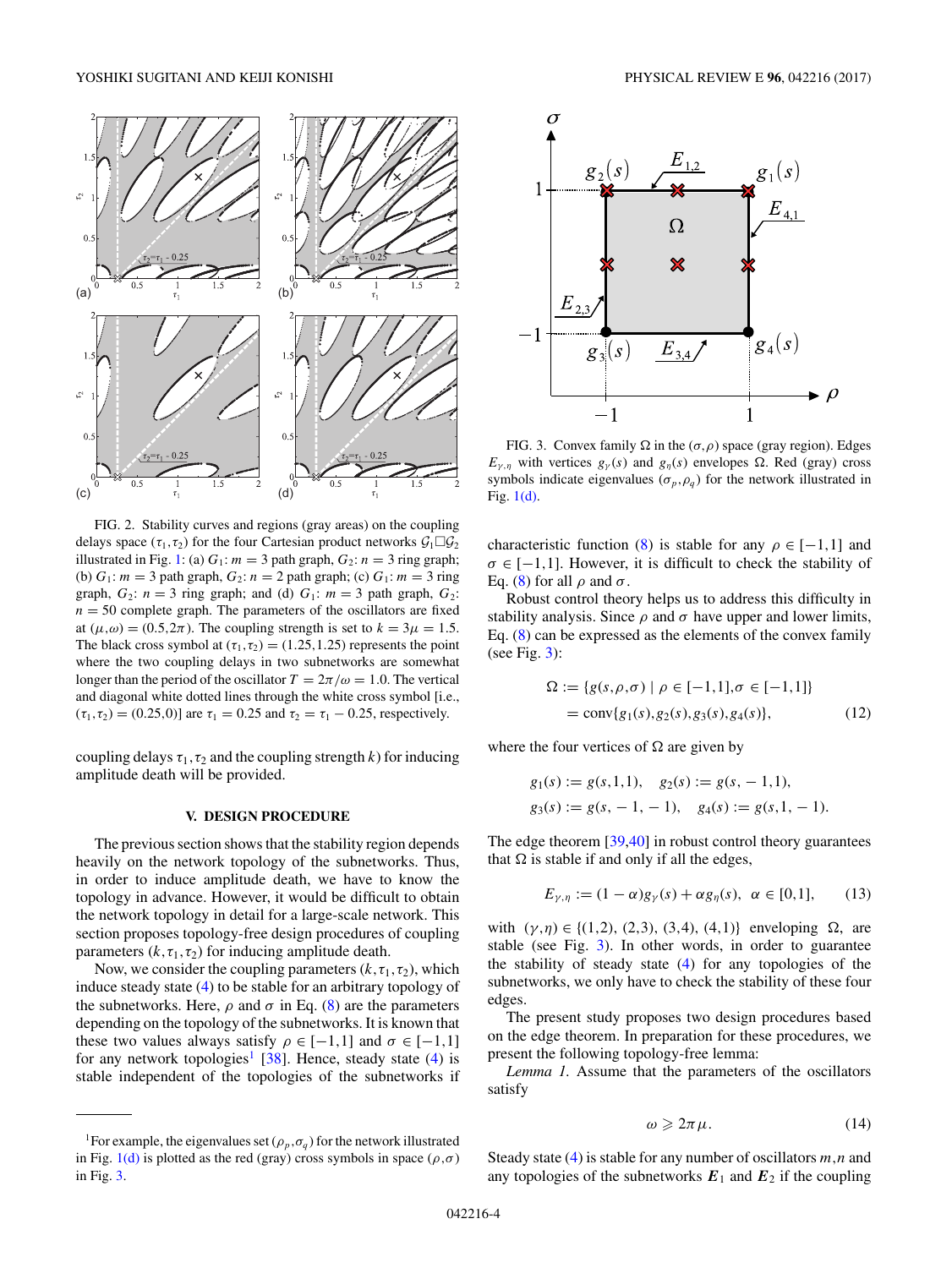<span id="page-5-0"></span>strength and coupling delays are set to

$$
k = 3\mu,\tag{15}
$$

$$
\tau_1 = \frac{\pi}{2\omega},\tag{16}
$$

$$
\tau_2 = 0. \tag{17}
$$

*Proof.* We will show that all of the edges [\(13\)](#page-4-0) are stable if the coupling parameters are set to Eqs.  $(15)$ ,  $(16)$ , and  $(17)$ . See Appendix [A](#page-6-0) for additional details.

Note that Lemma 1 holds if  $\tau_1$  is swapped for  $\tau_2$ , since this lemma does not depend on the topologies of the subnetworks. Note that  $k = 3\mu = 1.5$  is fixed in accordance with Eq. (15) in Fig. [2.](#page-4-0) We can see that the point  $(\tau_1, \tau_2) = (0.25, 0)$  for Eqs. (16) and (17) (see the white cross symbols) remains in the stability regions despite the different subnetworks.

On the basis of Lemma 1, we propose two design procedures. The first procedure is useful when one of the coupling delays in the subnetworks must be long.

*Theorem 1.* Assume that the parameters of the oscillators satisfy inequality  $(14)$ . Steady state  $(4)$  is stable for arbitrary coupling delay  $\tau_2 \geq 0$ , any number of oscillators  $m, n$ , and any topologies of subnetworks  $E_1$  and  $E_2$  if the coupling strength *k* and coupling delay  $\tau_1$  are set to Eqs. (15) and (16), respectively.

*Proof.* Lemma 1 guarantees the stability of  $g(s, \sigma, \rho)$  with  $\tau_2 = 0$  for any  $\sigma \in [-1,1]$  and  $\rho \in [-1,1]$ . Here, we prove that the stability of  $g(s, \sigma, \rho)$  is maintained even for any  $\tau_2 \geq 0$ . This proof will show that  $g(i\lambda, \rho, \sigma) = 0$  [i.e., Eq. [\(9\)](#page-3-0)] has no root for any  $\tau_2 \geq 0$  if the coupling parameters  $(k, \tau_1)$  are set to Eqs.  $(15)$  and  $(16)$ . See Appendix [B](#page-7-0) for further details.

The vertical dotted lines in Fig. [2](#page-4-0) indicate  $\tau_1 = 0.25$  [i.e., Eq.  $(16)$ ]. It can be seen that, in all of Figs.  $2(a)-2(d)$ , these lines exist within the stability region. Thus, we can choose arbitrarily long *τ*<sub>2</sub>.

Theorem 1 shows that one of the coupling delays can be chosen arbitrarily, but another has to be fixed at Eq. (16). Hence, we cannot choose both of the coupling delays to be long. If both coupling delays must be long, then the following theorem is useful for their design:

*Theorem 2.* Assume that the parameters of oscillators satisfy inequality  $(14)$ . Steady state  $(4)$  is stable for any number of oscillators  $m, n$  and any topologies of subnetworks  $E_1$  and  $E_2$ if the coupling strength  $k$  is set to Eq.  $(15)$  and the two coupling delays  $(\tau_1, \tau_2)$  satisfy

$$
\tau_2 = \tau_1 - \frac{\pi}{2\omega}.\tag{18}
$$

Proof. Note that Lemma 1 guarantees the stability of  $g(s, \sigma, \rho)$  for any  $\sigma \in [-1, 1]$  and  $\rho \in [-1, 1]$  when the coupling delays are set to Eq. (18) with  $\tau_1 = \pi/(2\omega)$ . Here, we show that the stability of  $g(s, \rho, \sigma)$  is maintained as long as Eq. (18) is satisfied for  $\tau_1 \geq \pi/(2\omega)$ . In other words, we prove that there is no root of  $g(i\lambda, \rho, \sigma) = 0$  [i.e., Eq. [\(9\)](#page-3-0)] when Eq.  $(18)$  is satisfied. See Appendix [C](#page-8-0) for further details.

The diagonal dotted lines in Fig. [2](#page-4-0) indicate Eq. (18). We can see that these lines are commonly observed in Fig. [2.](#page-4-0)

Note that both Theorems 1 and 2 hold if  $\tau_1$  is swapped for *τ*<sup>2</sup> since these theorems are independent of the topologies of the subnetworks. It must be emphasized that we can design the

coupling parameters by Theorems 1 and 2 even if we do not know the topologies of the subnetworks.

The previous design procedures for inducing amplitude death (e.g.,  $[14,17]$ ) have a severe constraint on the coupling delays, that is, the procedures can be applied to networks only with identical coupling delays. Thus, the range of application of the previous procedures is limited. On the other hand, the design procedures in the present study would relax this constraint, since we can design the two different coupling delays for inducing amplitude death. It should be noted, however, that our procedures can be used only for the Cartesian product networks.

Amplitude death is sometimes undesirable and should be avoided in real-world applications. Thus, some researchers have investigated the control method for avoiding amplitude death or the condition of revoking amplitude death (i.e., from amplitude death to oscillatory behaviors) [\[41,42\]](#page-9-0). In the present study, the edge theorem is used to guarantee robust stability against topology uncertainty. Thus, if one can extend the edge theorem to guarantee the instability, then it may be possible to analyze revoking amplitude death.

#### **VI. NUMERICAL EXAMPLE**

Let us design the coupling parameters in accordance with Theorems 1 and 2. The parameters of the oscillators are fixed at Eq. [\(11\)](#page-3-0).

First, we use Theorem 1. The parameters  $(11)$  satisfy inequality [\(14\)](#page-4-0). The coupling strength is set to  $k = 1.5$  [i.e., Eq. (15)], and one of the coupling delays is set to  $\tau_1 = 0.25$ [i.e., Eq. (16)]. Then, Theorem 1 guarantees the stability for arbitrary  $\tau_2$ . Here, we choose  $\tau_2 = 10$ . Figure [4\(a\)](#page-6-0) shows the time-series data with the designed parameters  $(k, \tau_1, \tau_2)$  for the network illustrated in Fig.  $1(d)$ . The top graph is the state variable of the first oscillator  $Re[Z_1(t)]$ , and the bottom graph is the sum of the perturbations from the equilibrium point,  $\sum_{i=1}^{150} |Z_i(t) - Z_i^*|$ . All of the oscillators are independent of each other until  $t = 30$ . At  $t = 30$ , they are coupled with the designed parameters  $(k, \tau_1, \tau_2) = (1.5, 0.25, 10)$ . After coupling, all of the oscillators converge to the equilibrium point.

Second, we confirm Theorem 2. As in the case of Theorem 1, assumption [\(14\)](#page-4-0) holds, then the coupling strength is set to  $k = 1.5$ . Theorem 2 guarantees the stability of the steady state if the two coupling delays satisfy Eq. (18). Here, we choose long coupling delays  $\tau_1 = 10.25$  and  $\tau_2 =$ 10. Figure [4\(b\)](#page-6-0) shows the time-series data for the network illustrated in Fig.  $1(d)$ . After coupling with the designed parameters  $(k, \tau_1, \tau_2)$ , we can see that oscillation of all the oscillators is suppressed.

#### **VII. DISCUSSION**

Multiple-delay coupling was proposed in a previous study [\[14\]](#page-8-0). For this coupling, two oscillators in networks are coupled with two different transmission paths. Thus, as in the present study, multiple-delay coupling has two different delays. This section compares the results of the previous study [\[14\]](#page-8-0) to those of the present study.

The previous study reported that multiple-delay coupling with long identical delays cannot induce amplitude death [\[14\]](#page-8-0).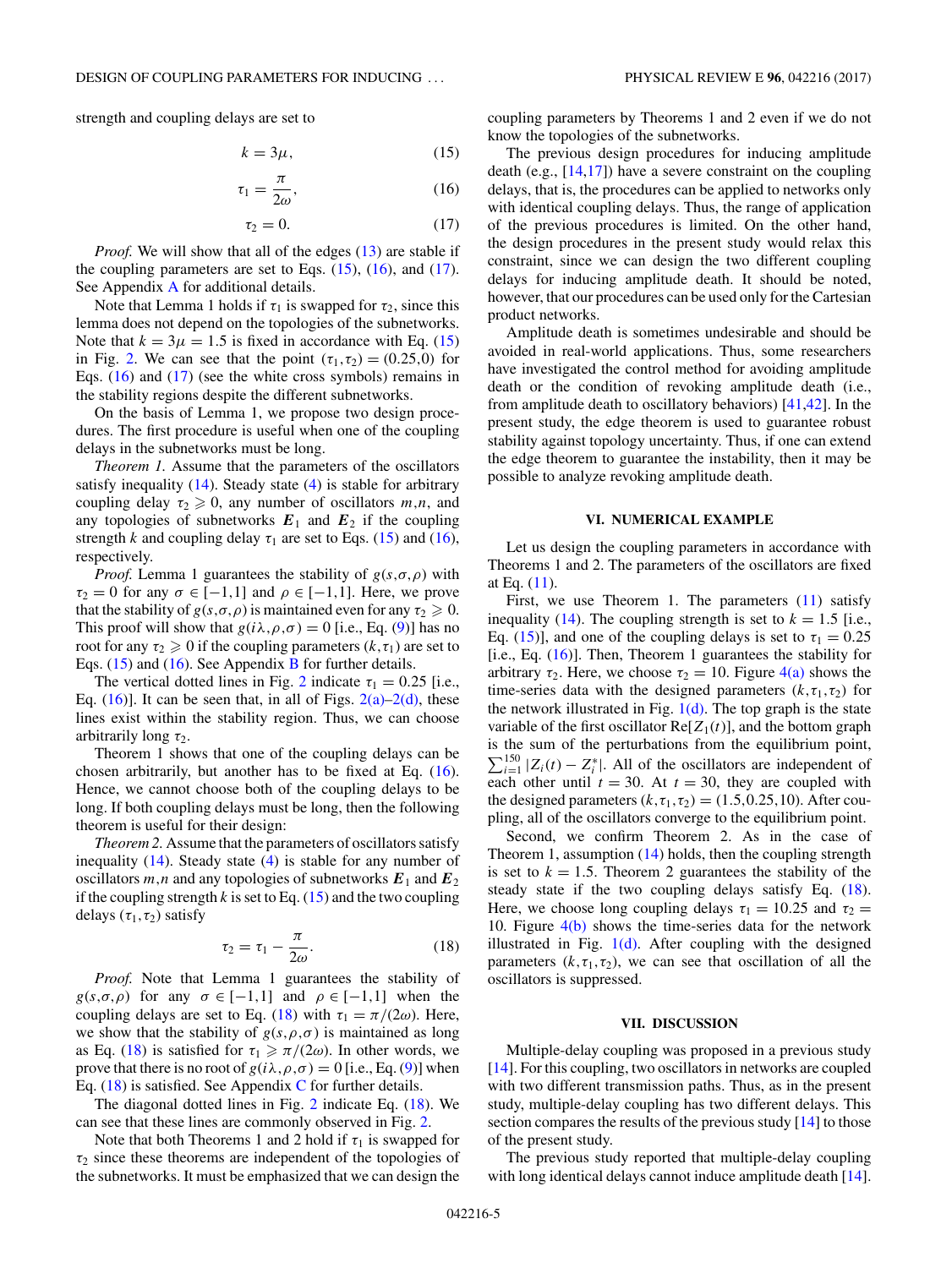<span id="page-6-0"></span>

FIG. 4. Time-series data for the network illustrated in Fig. [1\(d\).](#page-2-0) The top and bottom graphs show the state variable of first oscillator and the sum of the perturbation from the equilibrium point, respectively. The parameters of the oscillators are fixed at  $(\mu, \omega) = (0.5, 2\pi)$ . All of the oscillators are independent until  $t = 30$  and are coupled with the designed parameters at  $t = 30$ . (a)  $(k, \tau_1, \tau_2) = (1.5, 0.25, 10)$ and (b)  $(k, \tau_1, \tau_2) = (1.5, 10.25, 10)$ .

In contrast, if there is a suitable difference, then amplitude death can occur for two long coupling delays. It has been proven that this is independent of the network topology. From an engineering point of view, the multiple-delay connection has a high cost, since this coupling requires two transmission paths between oscillators.

As in the previous study, the present study shows that long identical coupling delays of the two subnetworks cannot induce amplitude death (see Fig. [2\)](#page-4-0). However, if there is a suitable difference between the delays, then we can induce amplitude death for long coupling delays (see Theorem 1). Compared to multiple-delay coupling, we require only one transmission path between oscillators, but the topology is limited to the Cartesian product networks.

#### **VIII. CONCLUSION**

The present study investigated amplitude death in the Cartesian product networks of two subnetworks. We showed that long coupling delays can induce amplitude death if there is a suitable difference in the coupling delays of the two subnetworks. Furthermore, we proposed two design procedures of the coupling parameters for inducing amplitude death. Our procedures do not require any information on the topology of the subnetworks. Numerical simulations verified the validity of our procedures.

#### **ACKNOWLEDGMENTS**

The authors are grateful to Prof. Toshiki Oguchi of Tokyo Metropolitan University for constructive comments on the Cartesian product. The present study was partially supported by JSPS KAKENHI (JP26289131) and (JP17K12748).

## **APPENDIX A: PROOF OF LEMMA 1**

We first focus on the stability of edge  $E_{1,2}$ . This edge is stable if and only if both of the following conditions are satisfied [\[43\]](#page-9-0):

Condition (i):  $g_1(s)$  and  $g_2(s)$  are stable.

Condition (ii):  $\phi(\lambda) := \arg[g_1(j\lambda)] - \arg[g_2(j\lambda)] \neq \pm \pi$ , ∀ *λ* ∈ R.

Condition (i) requires that the nodes of edge  $E_{1,2}$  [i.e.,  $\alpha = 0$  and 1 in Eq. [\(13\)](#page-4-0)] be stable. Condition (ii) requires that the stability of  $g(s, \rho, \sigma)$  be maintained even if  $\alpha$  varies within  $\alpha \in [0,1].$ 

First, let us consider condition (i). We investigate the stability of node  $g_1(s)$  by the direct method [\[44\]](#page-9-0). Here,  $(k, \tau_2)$ are fixed as Eqs. [\(15\)](#page-5-0) and [\(17\)](#page-5-0). In the following,  $\tau_1$  is treated as a variable parameter. Then,  $g_1(s) = 0$  can be written as

$$
P(s) + Qe^{-s\tau_1} = 0,
$$
 (A1)

where  $P(s) := s + 2\mu - j\omega$  and  $Q := -3\mu$ . The stability of  $g_1(s)$  is changed when at least one root of  $g_1(s) = 0$  crosses the imaginary axis. Substituting  $s = j\lambda$  into  $g_1(s) = 0$  yields

$$
-Q/P(j\lambda) = e^{j\lambda \tau_1}.
$$
 (A2)

Equation (A2) can be divided into two parts, amplitude and phase:

$$
F_p(\lambda) := P(j\lambda)\overline{P(j\lambda)} - Q^2 = 0,
$$
 (A3)

$$
\lambda \tau_1 = \arg\left(-\frac{Q}{P(j\lambda)}\right) + 2\pi r, \quad r = 0, \pm 1, \pm 2, \dots, \text{ (A4)}
$$

where  $\bar{x}$  is the complex conjugate of x. By solving Eq. (A3) in terms of  $\lambda$ , we obtain  $\lambda_{\pm} := \omega \pm \mu \sqrt{5}$ . This means that a root of Eq. (A1) crosses the point  $\lambda = i\lambda_{\pm}$  on the imaginary axis as  $\tau_1$  varies. The direction in which the root crosses the imaginary axis can be decided by

$$
sgn\left(\text{Re}\frac{ds}{d\tau_1}\bigg|_{s=i\lambda}\right) = sgn(\lambda)sgn\left(\frac{dF_p(\lambda)}{d\lambda}\right)
$$

$$
= sgn[\lambda(\lambda - \omega)]. \tag{A5}
$$

Here, Eq. (A5) is negative for  $\lambda = \lambda_{-}$  and positive for  $\lambda = \lambda_{+}$ . This means that, with increasing  $\tau_1$ , the root crosses the point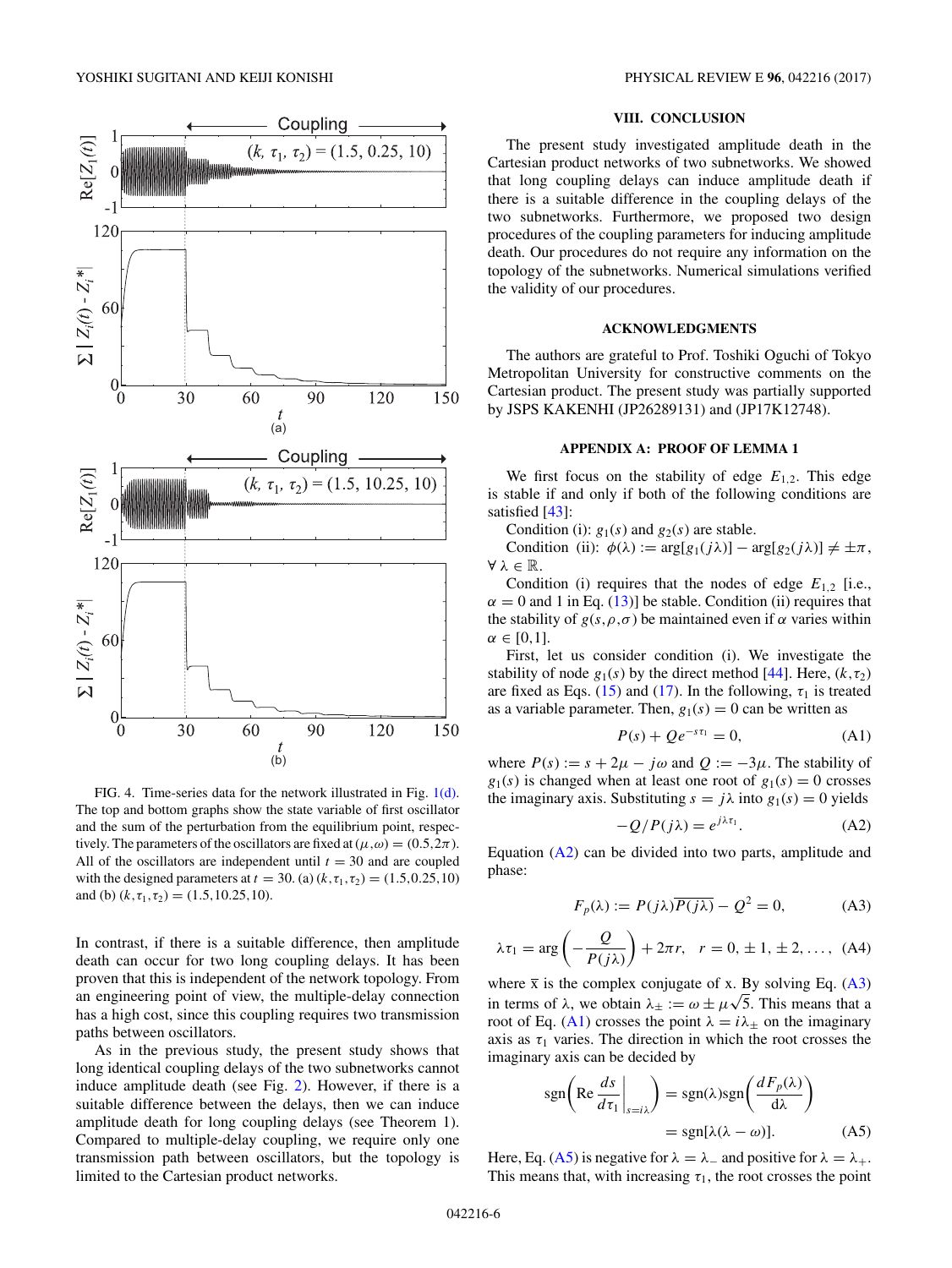<span id="page-7-0"></span> $\lambda = i\lambda$ <sub>-</sub> ( $\lambda = i\lambda$ <sub>+</sub>) on the imaginary axis from right to left (left to right). The coupling delay  $\tau_1$  at that point is calculated from Eq.  $(A4)$ ,

$$
\tau_{\pm}(r) := \frac{1}{\lambda_{\pm}} \left\{ \arg \left( -\frac{Q}{P(j\lambda_{\pm})} \right) + 2\pi r \right\}.
$$
 (A6)

For  $\tau_1 = 0$ ,  $g_1(s) = 0$  has an unstable root  $s = \mu + i\omega$ . With increasing  $\tau_1$ , when  $\tau_1$  exceeds  $\tau_1 = \tau_-(0)$ , then the root crosses the imaginary axis from right to left, and  $g_1(s)$  becomes stable. Further increasing  $\tau_1$ , when  $\tau_1$  exceeds  $\tau_1 = \tau_+(0)$ , then the root crosses the imaginary axis from left to right, and  $g_1(s)$ becomes unstable. The above discussion can be summarized as follows:  $g_1(s)$  is stable if the coupling delay  $\tau_1$  holds at  $\tau_-(0)$  < *τ*<sub>1</sub> < *τ*<sub>+</sub>(0). Moreover, inequality  $\tau$ <sub>−</sub>(0) <  $\pi$ /(2ω) <  $\tau$ <sub>+</sub>(0) is satisfied. Therefore, node  $g_1(s)$  is stable if the coupling delay  $\tau_1$  is set to Eq. [\(16\)](#page-5-0). By the same procedure, we can guarantee the stability of the node  $g_2(s)$ . Thus, condition (i) is satisfied.

Next, we consider condition (ii). We show that the absolute value of angle  $|\phi(\lambda)|$  between the two vectors  $g_1(i\lambda)$  and  $g_2(i\lambda)$ on the complex plane is less than  $\pi$ . The inner product of  $g_1(i\lambda)$ and  $g_2(i\lambda)$  is given by

$$
(\lambda - \omega)^2 - 5\mu^2. \tag{A7}
$$

The inner product (A7) is negative if  $|\phi(\lambda)|$  is greater than  $\pi/2$ . The range of  $\lambda$  for Eq. (A7) being negative is  $\omega - \sqrt{5}\mu < \lambda <$ <br>The range of  $\lambda$  for Eq. (A7) being negative is  $\omega - \sqrt{5}\mu < \lambda <$ *u* = *u* = *k* = *k* × *w* = *k* × *k* × *k* × *k* × *k* × *k* × *k* × *k* × *k* × *k* × *k* + *k y k k* + *k k k k* + *k k k* + *k* + *k* + *k* + *k* + *k* + *k* + *k* + *k* + *k* + *k* + *k* + *k* + *k* of both  $\text{Re}[g_1(j\lambda)]$  and  $\text{Re}[g_2(j\lambda)]$  is always positive. This indicates that angle  $\phi(\lambda)$  always satisfies  $|\phi(\lambda)| < \pi$ ,  $\forall \lambda \in$ R. Hence, condition (ii) holds.

Conditions (i) and (ii) prove that edge  $E_{1,2}$  is stable. Using the same procedure, we can prove that all edges  $(13)$  are stable. Therefore, the edge theorem guarantees that, under the assumption [\(14\)](#page-4-0), the family  $\Omega$  is stable if the coupling parameters are set to Eqs.  $(15)$ ,  $(16)$ , and  $(17)$ .

#### **APPENDIX B: PROOF OF THEOREM 1**

We fixed the coupling delay  $\tau_1$  and the coupling strength  $k$  at Eqs. [\(16\)](#page-5-0) and [\(15\)](#page-5-0), respectively. By  $\sin^2(\lambda \tau_2) + \cos^2(\lambda \tau_2) = 1$ , we can eliminate  $\tau_2$  from Eq. [\(9\)](#page-3-0),

$$
F(\lambda, \rho) := (\lambda - \omega)^2 + \{25 + 9(\rho^2 - \sigma^2)\} \mu^2
$$

$$
- 6\mu \rho \left\{ 5\mu \cos\left(\lambda \frac{\pi}{2\omega}\right) + (\omega - \lambda) \sin\left(\lambda \frac{\pi}{2\omega}\right) \right\}
$$

$$
= 0. \tag{B1}
$$

If there is no root of  $F(\lambda, \rho) = 0$ , then there is no  $\lambda$  satisfying Eq. [\(9\)](#page-3-0). We prove that  $F(\lambda, \rho) > 0$ ,  $\forall \lambda \in \mathbb{R}$ . Note that we only have to check either  $\rho \geq 0$  or  $\rho \leq 0$ , since  $F(\omega - \lambda, \rho) =$ *F*( $\omega + \lambda$ ,  $-\rho$ ) holds: that is, the two functions *F*( $\lambda$ , $\rho$ ) and *F*( $\lambda$ ,  $-\rho$ ) of  $\lambda$  are symmetric with respect to the line  $\lambda = \omega$ . In the following, we consider  $\rho \geq 0$  (i.e.,  $\rho \in [0,1]$ ). We divide  $\lambda \in \mathbb{R}$  into the following four ranges: (i)  $\lambda \leq 0$ , (ii)  $0 \leq \lambda \leq \omega$ ,  $(iii) \omega \leq \lambda \leq 2\omega$ , and  $(iv) 2\omega \leq \lambda$ .

For (i)  $\lambda \leq 0$ , we define the following function:

$$
F_1(\lambda) := (\lambda - \omega)^2 + 16\mu^2 - 6\mu\sqrt{25\mu^2 + (\lambda - \omega)^2}.
$$
 (B2)

Obviously,  $F(\lambda, \rho) \geq F_1(\lambda)$  holds in range (i).  $F_1(\lambda)$  is a monotonically decreasing function with respect to *λ* within



FIG. 5. A sketch of the function  $F(\lambda, \rho)$  for  $0 \le \lambda \le \omega$ . Tangent lines at  $\lambda = \lambda_1$ ,  $\omega - \mu \pi$ , and  $\omega$  are, respectively, denoted by  $Y_1(\lambda)$ ,  $Y_2(\lambda)$ , and  $Y_3(\lambda)$ .

range (i), and its minimum value is given by

$$
\underline{F_1}(\omega) := F_1(0) = \omega^2 + 16\mu^2 - 6\mu\sqrt{25\mu^2 + \omega^2}.
$$
 (B3)

Furthermore,  $F_1(\omega)$  is a monotonically increasing function with respect to  $\omega$ . Thus, its minimum value is given by

$$
\min_{\omega \ge 2\pi\mu} \frac{F_1(\omega) = F_1(2\pi\mu) > 0. \tag{B4}
$$

Therefore,  $F(\lambda, \rho) \geq F_1(\lambda) \geq F_1(\omega) \geq F_1(2\pi \mu) > 0$  holds.

For (ii)  $0 \le \lambda \le \omega$ , since the second derivative of  $F(\lambda, \rho)$  in terms of  $\lambda$  satisfies  $F''(\lambda,\rho) > 0$ , the function  $F(\lambda,\rho)$  is convex in range (ii) (see Fig. 5). Let us consider the tangent lines to the function  $F(\lambda, \rho)$  at  $\lambda = \lambda_1, \omega - \mu \pi$ , and  $\omega$ , respectively,

$$
Y_1(\lambda) := F'(\lambda_1, \rho)(\lambda - \lambda_1) + F(\lambda_1, \rho),
$$
  
\n
$$
Y_2(\lambda) := F'(\omega - \mu \pi, \rho)(\lambda - \omega + \mu \pi) + F(\omega - \mu \pi, \rho),
$$
  
\n
$$
Y_3(\lambda) := F'(\omega, \rho)(\lambda - \omega) + F(\omega, \rho),
$$

where  $\lambda_1 := 3\omega/4 - \mu \pi/2$ . We can easily check that these tangent lines satisfy the following conditions: (a)  $Y_1(\lambda)$  has a negative slope; (b)  $Y_2(\lambda)$  is positive at  $\lambda = \lambda_1$ ; (c)  $Y_2(\lambda)$ is positive at  $\lambda = \lambda_2 := \omega - \mu \pi/2$ ; (d)  $Y_3(\lambda)$  has a positive slope; and (e)  $Y_3(\lambda)$  is positive at  $\lambda = \lambda_2$ . It is known that the graph of a convex function lies above all of its tangent lines, that is,  $F(\lambda, \rho) \ge Y_{1,2,3}(\lambda)$  is satisfied in range (ii). Thus, considering the conditions  $(a)$ – $(e)$ , we have the following facts: *F*( $\lambda, \rho$ ) > 0 for  $0 \le \lambda \le \lambda_1$  from (a) and (b),  $F(\lambda, \rho)$  > 0 for  $\lambda_1 \leq \lambda \leq \lambda_2$  from (b) and (c), and  $F(\lambda, \rho) > 0$  for  $\lambda_2 \leq \lambda \leq \omega$ from (d) and (e). As a result,  $F(\lambda, \rho) > 0$  holds for  $0 \le \lambda \le \omega$ . For (iii)  $\omega \le \lambda \le 2\omega$ , we consider

 $F_3(\lambda) := (\lambda - \omega)^2 + (16 + 9\rho^2)\mu^2 + \frac{30\mu^2\rho(\lambda - \omega)}{n}$  $\frac{(\cdots -\infty)}{\omega}$ . (B5)

Since  $\cos \left[ \frac{\lambda \pi}{2\omega} \right] \leq -(\lambda - \omega)/\omega$  and  $(\omega - \lambda) \sin$  $[\lambda \pi/(2\omega)] \leq 0$  are satisfied in range (iii), we notice that  $F(\lambda, \rho) \geq F_3(\lambda)$  holds. We can easily check that all the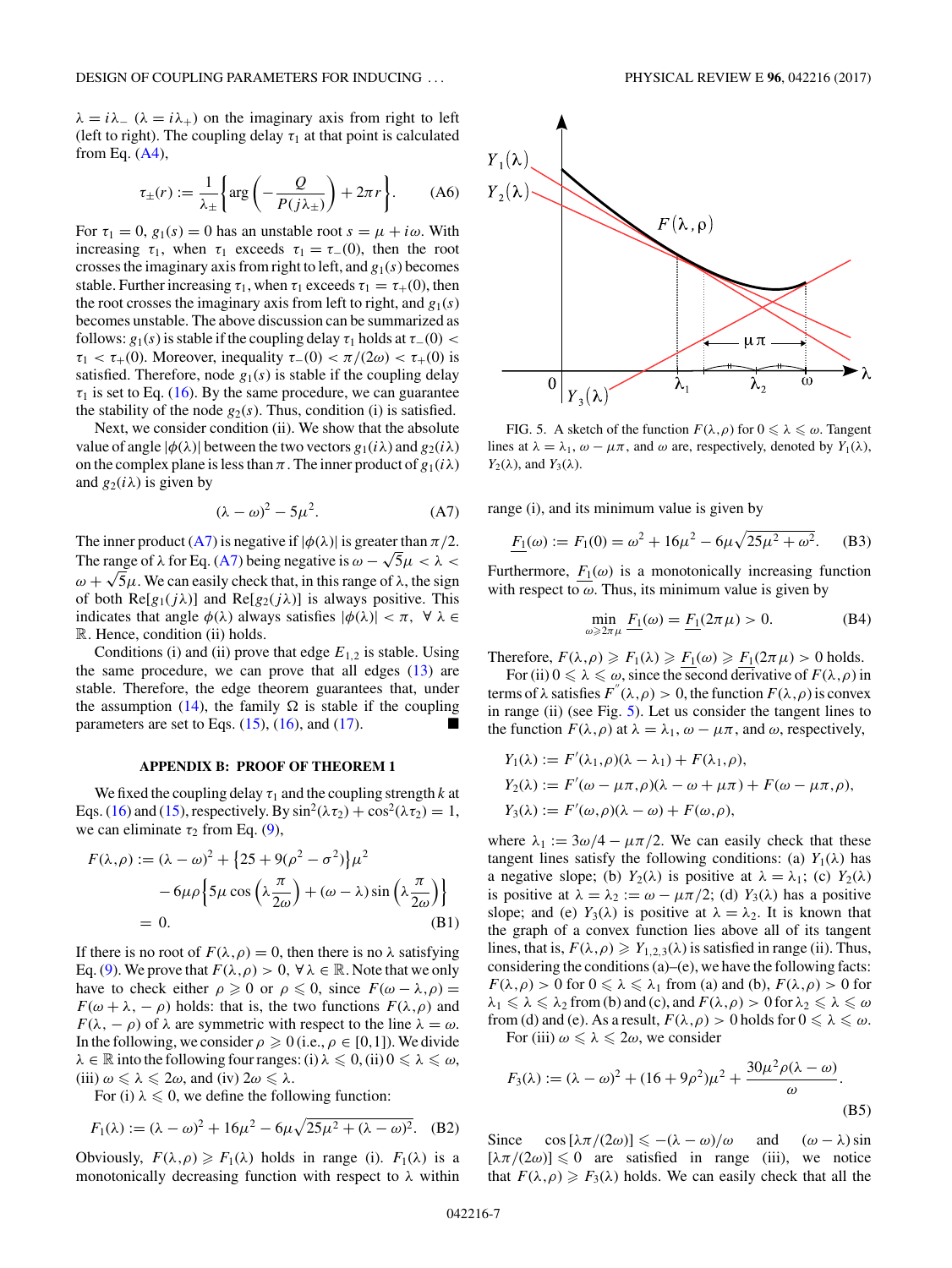<span id="page-8-0"></span>terms on the right-hand side of Eq.  $(B5)$  are greater than or equal to zero. Therefore, we have  $F(\lambda, \rho) \geq F_3(\lambda) > 0$ .

For (iv)  $2\omega \leq \lambda$ , let us consider the function

$$
F_4(\lambda) := (\lambda - \omega)^2 + (16 + 9\rho^2)\mu^2
$$

$$
-6\mu\rho \left\{ 5\mu \cos\left(\lambda \frac{\pi}{2\omega}\right) + \lambda - \omega \right\}.
$$
 (B6)

Obviously,  $F(\lambda, \rho) \geqslant F_4(\lambda)$  holds in range (iv). Since  $F_4^{''}(\lambda)$ 0 holds,  $F_4^{'}(\lambda)$  is a monotonically increasing function. Furthermore, as the minimum value of  $F_4^{\prime}(\lambda)$  [i.e.,  $F_4^{\prime}(2\omega)$ ] is positive,  $F_4(\lambda)$  is a monotonically increasing function. As a result, the minimum value of  $F_4(\lambda)$  is given by

$$
F_4(2\omega) = (\omega - 3\mu\rho)^2 + 16\mu^2 + 30\mu^2\rho > 0.
$$

Therefore,  $F(\lambda, \rho) \ge F_4(\lambda) > 0$  holds.

From (i) to (iv),  $F(\lambda, \rho) > 0$  holds for  $\forall \lambda \in \mathbb{R}$ . Thus, there is no  $\lambda$  satisfying Eq. [\(9\)](#page-3-0) for any  $\sigma \in [-1,1]$  and  $\rho \in [-1,1]$ when the coupling parameters  $(k, \tau_1)$  are set to Eqs. [\(15\)](#page-5-0) and  $(16)$ . In other words, the stability of the steady state is maintained independent of  $\tau_2$ . Moreover, Lemma 1 guarantees that  $g(s, \rho, \sigma)$  is stable for  $\tau_2 = 0$ . Therefore,  $g(s, \rho, \sigma)$  with Eqs. [\(15\)](#page-5-0) and [\(16\)](#page-5-0) is stable for arbitrarily long coupling delay *τ*2.

#### **APPENDIX C: PROOF OF THEOREM 2**

Substituting Eqs.  $(15)$  and  $(18)$  into Eq.  $(9)$  yields

$$
\cos(\lambda \tau_1) \left\{ \rho + \sigma \cos\left(\frac{\pi}{2\omega}\lambda\right) \right\}
$$

$$
+ \sigma \sin(\lambda \tau_1) \sin\left(\frac{\pi}{2\omega}\lambda\right) = \frac{5}{3},
$$

$$
\sin(\lambda \tau_1) \left\{ \rho + \sigma \cos\left(\frac{\pi}{2\omega}\lambda\right) \right\}
$$

$$
- \sigma \cos(\lambda \tau_1) \sin\left(\frac{\pi}{2\omega}\lambda\right) = \frac{\omega - \lambda}{3\mu}.
$$
 (C1)

Squaring both sides of Eq.  $(C1)$  and summing, we obtain

$$
W(\lambda) - \cos\left(\frac{\pi}{2\omega}\lambda\right) = 0,\tag{C2}
$$

where

$$
W(\lambda):=\frac{1}{2\rho\sigma}\bigg(\frac{25\mu^2+(\omega-\lambda)^2}{9\mu^2}-\rho^2-\sigma^2\bigg).
$$

If there is no  $\lambda$  satisfying Eq. (C2), then there is no  $\lambda$  satisfying Eq.  $(9)$ . Thus, we focus on Eq.  $(C2)$  instead of Eq.  $(9)$ . Note that the sign of  $W(\lambda)$  is governed by the sign of  $\sigma \rho$ . Here, we assume  $\sigma \rho \geq 0$  and divide  $\lambda$  into two ranges: (i)  $\lambda \leq \omega$  and (ii) *ω λ*.

For (i)  $\lambda \leq \omega$ , we define the new function

$$
V(\lambda) := -\frac{\pi}{2\omega}(\lambda - \omega).
$$
 (C3)

Obviously,  $V(\lambda) \geqslant \cos \left[ \frac{\lambda \pi}{2\omega} \right]$  holds within range (i). The function  $W(\lambda) - V(\lambda)$  is a quadratic function, which has a minimum at

$$
\lambda = \lambda_c := \omega - \frac{9\pi\mu^2\rho\sigma}{2\omega}.
$$

Under assumption [\(14\)](#page-4-0),  $W(\lambda_c) - V(\lambda_c) > 0$  holds. Thus,  $W(\lambda) > V(\lambda) \geqslant \cos \left[ \frac{\lambda \pi}{2\omega} \right]$  holds. In other words, there is no  $\lambda$  satisfying Eq. (C2) within range (i).

For (ii)  $\omega \le \lambda$ , the left side of Eq. (C2) is a monotonically increasing function of  $\lambda$  in range (ii). Furthermore, the lefthand side of Eq. (C2) is positive for  $\lambda = \omega$ . Therefore, there is no  $\lambda$  satisfying Eq. (C2) within range (ii).

Using the same procedure, we can prove that there is no *λ* satisfying Eq. (C2) for  $\rho \sigma < 0$ . From (i) and (ii) above, there is no *λ* satisfying Eq. (C2) if the coupling delays  $τ_1$  and  $τ_2$  satisfy Eq. [\(18\)](#page-5-0). Thus, the stability of  $g(s, \rho, \sigma)$  is maintained even if  $\tau_1$ varies arbitrarily. Since the stability of  $g(s, \rho, \sigma)$  is guaranteed for  $\tau_1 = \pi/(2\omega)$  in Lemma 1, the proof is complete.

- [1] A. Pikovsky, M. Rosenblum, and J. Kurths, *Synchronization* (Cambridge University Press, Cambridge, 2001).
- [2] T. Ikeguchi and I. Tokuda, [Nonlin. Theor. Appl., IEICE](https://doi.org/10.1587/nolta.3.112) **[3](https://doi.org/10.1587/nolta.3.112)**, [112](https://doi.org/10.1587/nolta.3.112) [\(2012\)](https://doi.org/10.1587/nolta.3.112).
- [3] G. Saxena, A. Prasad, and R. Ramaswamy, [Phys. Rep.](https://doi.org/10.1016/j.physrep.2012.09.003) **[521](https://doi.org/10.1016/j.physrep.2012.09.003)**, [205](https://doi.org/10.1016/j.physrep.2012.09.003) [\(2012\)](https://doi.org/10.1016/j.physrep.2012.09.003).
- [4] A. Koseska, E. Volkov, and J. Kurths, [Phys. Rep.](https://doi.org/10.1016/j.physrep.2013.06.001) **[531](https://doi.org/10.1016/j.physrep.2013.06.001)**, [173](https://doi.org/10.1016/j.physrep.2013.06.001) [\(2013\)](https://doi.org/10.1016/j.physrep.2013.06.001).
- [5] D. Aronson, G. Ermentrout, and N. Kopell, [Physica D](https://doi.org/10.1016/0167-2789(90)90007-C) **[41](https://doi.org/10.1016/0167-2789(90)90007-C)**, [403](https://doi.org/10.1016/0167-2789(90)90007-C) [\(1990\)](https://doi.org/10.1016/0167-2789(90)90007-C).
- [6] K. Bar-Eli, [Physica D](https://doi.org/10.1016/0167-2789(85)90182-4) **[14](https://doi.org/10.1016/0167-2789(85)90182-4)**, [242](https://doi.org/10.1016/0167-2789(85)90182-4) [\(1985\)](https://doi.org/10.1016/0167-2789(85)90182-4).
- [7] Y. Yamaguchi and H. Shimizu, [Physica D](https://doi.org/10.1016/0167-2789(84)90444-5) **[11](https://doi.org/10.1016/0167-2789(84)90444-5)**, [212](https://doi.org/10.1016/0167-2789(84)90444-5) [\(1984\)](https://doi.org/10.1016/0167-2789(84)90444-5).
- [8] [D. V. Ramana Reddy, A. Sen, and G. L. Johnston,](https://doi.org/10.1103/PhysRevLett.80.5109) *Phys. Rev.* Lett. **[80](https://doi.org/10.1103/PhysRevLett.80.5109)**, [5109](https://doi.org/10.1103/PhysRevLett.80.5109) [\(1998\)](https://doi.org/10.1103/PhysRevLett.80.5109).
- [9] D. R. Reddy, A. Sen, and G. L. Johnston, [Physica D](https://doi.org/10.1016/S0167-2789(99)00004-4) **[129](https://doi.org/10.1016/S0167-2789(99)00004-4)**, [15](https://doi.org/10.1016/S0167-2789(99)00004-4) [\(1999\)](https://doi.org/10.1016/S0167-2789(99)00004-4).
- [10] S. Strogatz, [Nature \(London\)](https://doi.org/10.1038/28488) **[394](https://doi.org/10.1038/28488)**, [316](https://doi.org/10.1038/28488) [\(1998\)](https://doi.org/10.1038/28488).
- [11] F. M. Atay, [Phys. Rev. Lett.](https://doi.org/10.1103/PhysRevLett.91.094101) **[91](https://doi.org/10.1103/PhysRevLett.91.094101)**, [094101](https://doi.org/10.1103/PhysRevLett.91.094101) [\(2003\)](https://doi.org/10.1103/PhysRevLett.91.094101).
- [12] Y. Kyrychko, K. Blyuss, and E. Schöll, [Eur. Phys. J. B](https://doi.org/10.1140/epjb/e2011-20677-8) **[84](https://doi.org/10.1140/epjb/e2011-20677-8)**, [307](https://doi.org/10.1140/epjb/e2011-20677-8) [\(2011\)](https://doi.org/10.1140/epjb/e2011-20677-8).
- [13] [Y. N. Kyrychko, K. B. Blyuss, and E. Schöll,](https://doi.org/10.1098/rsta.2012.0466) Philos. Trans. R. Soc. A **[371](https://doi.org/10.1098/rsta.2012.0466)**, [20120466](https://doi.org/10.1098/rsta.2012.0466) [\(2013\)](https://doi.org/10.1098/rsta.2012.0466).
- [14] K. Konishi, H. Kokame, and N. Hara, [Phys. Rev. E](https://doi.org/10.1103/PhysRevE.81.016201) **[81](https://doi.org/10.1103/PhysRevE.81.016201)**, [016201](https://doi.org/10.1103/PhysRevE.81.016201) [\(2010\)](https://doi.org/10.1103/PhysRevE.81.016201).
- [15] K. Konishi, H. Kokame, and N. Hara, [Phys. Lett. A](https://doi.org/10.1016/j.physleta.2009.11.065) **[374](https://doi.org/10.1016/j.physleta.2009.11.065)**, [733](https://doi.org/10.1016/j.physleta.2009.11.065) [\(2010\)](https://doi.org/10.1016/j.physleta.2009.11.065).
- [16] A. Gjurchinovski, A. Zakharova, and E. Schöll, *[Phys. Rev. E](https://doi.org/10.1103/PhysRevE.89.032915)* **[89](https://doi.org/10.1103/PhysRevE.89.032915)**, [032915](https://doi.org/10.1103/PhysRevE.89.032915) [\(2014\)](https://doi.org/10.1103/PhysRevE.89.032915).
- [17] Y. Sugitani, K. Konishi, and N. Hara, [Phys. Rev. E](https://doi.org/10.1103/PhysRevE.92.042928) **[92](https://doi.org/10.1103/PhysRevE.92.042928)**, [042928](https://doi.org/10.1103/PhysRevE.92.042928) [\(2015\)](https://doi.org/10.1103/PhysRevE.92.042928).
- [18] G. Saxena, A. Prasad, and R. Ramaswamy, [Phys. Rev. E](https://doi.org/10.1103/PhysRevE.82.017201) **[82](https://doi.org/10.1103/PhysRevE.82.017201)**, [017201](https://doi.org/10.1103/PhysRevE.82.017201) [\(2010\)](https://doi.org/10.1103/PhysRevE.82.017201).
- [19] [W. Zou, D. V. Senthilkumar, Y. Tang, and J. Kurths,](https://doi.org/10.1103/PhysRevE.86.036210) *Phys. Rev.* E **[86](https://doi.org/10.1103/PhysRevE.86.036210)**, [036210](https://doi.org/10.1103/PhysRevE.86.036210) [\(2012\)](https://doi.org/10.1103/PhysRevE.86.036210).
- [20] K. Konishi, L. Le, and N. Hara, [Eur. Phys. J. B](https://doi.org/10.1140/epjb/e2012-30012-8) **[85](https://doi.org/10.1140/epjb/e2012-30012-8)**, [166](https://doi.org/10.1140/epjb/e2012-30012-8) [\(2012\)](https://doi.org/10.1140/epjb/e2012-30012-8).
- [21] W. Zou, D. V. Senthilkumar, Y. Tang, Y. Wu, J. Lu, and J. Kurths, [Phys. Rev. E](https://doi.org/10.1103/PhysRevE.88.032916) **[88](https://doi.org/10.1103/PhysRevE.88.032916)**, [032916](https://doi.org/10.1103/PhysRevE.88.032916) [\(2013\)](https://doi.org/10.1103/PhysRevE.88.032916).